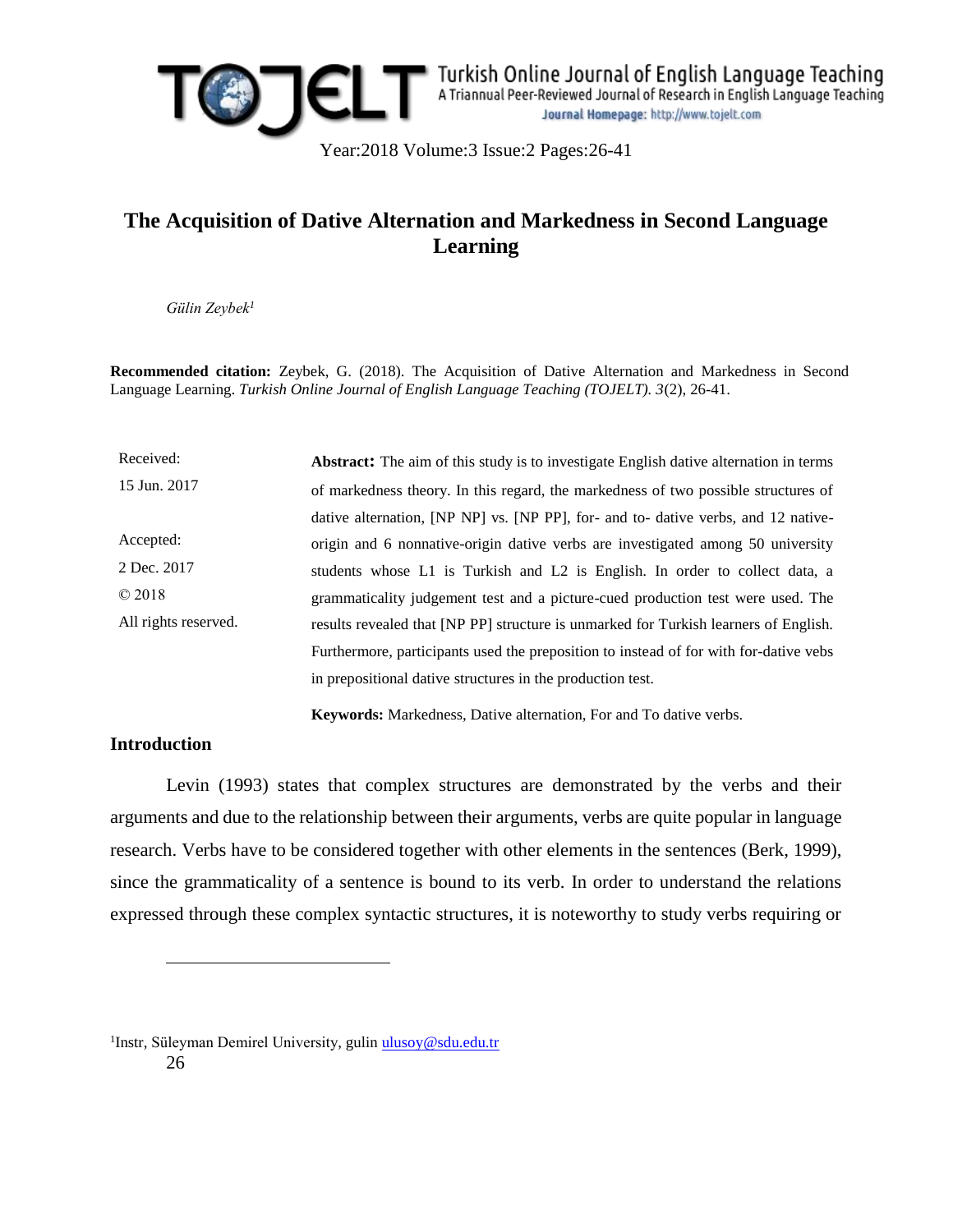allowing different structures. Which form is to be used requires the knowledge of these different structure's grammatical usage by the speakers of that language. Finding out this linguistic competence of speakers is an important issue in learning and teaching languages.

In second language learning UG plays a crucial role (Felix, 1988) and some researchers claim that UG serves in the same way for both L1 and L2 acquisition (White, 1989). Being able to identify the constraints of verbs in second language requires the knowledge of core and peripheral grammar, which constitute the marked and unmarked features of a language (White, 1989). Among these marked and unmarked features, second language learners have to acquire dative alternation which requires them to distinguish between alternating and non-alternating verbs in addition to verbs requiring to- and for-prepositional phrases.

The aim of this present study is to investigate L1 Turkish L2 English second language learners' acquisition of to- and for-dative structures in English. Since dative alternation is considered as a poverty-of-stimulus construction, meaning that second language learners have difficulty in acquiring this structure through input from the environment (Perpiñán & Montrul, 2006, Mazurkewich, 1984), it seems necessary to investigate the difficulty of structures for second language learners by determining which structures are marked and which are unmarked. Therefore, markedness in the following classes of dative alternation will be looked at in this study:

- 1. To-dative verbs allowing alternation
- Ali sent an e-mail to Ayşe.
- Ali sent Ayşe an e-mail.  $\bullet$
- 2. For-dative verbs allowing alternation
- $\bullet$ Ali bought a book for Ayşe.
- $\ddot{\phantom{0}}$ Ali bought Ayşe a book.
- 3. To-dative verbs obligatorily taking prepositional phrase complements
- 27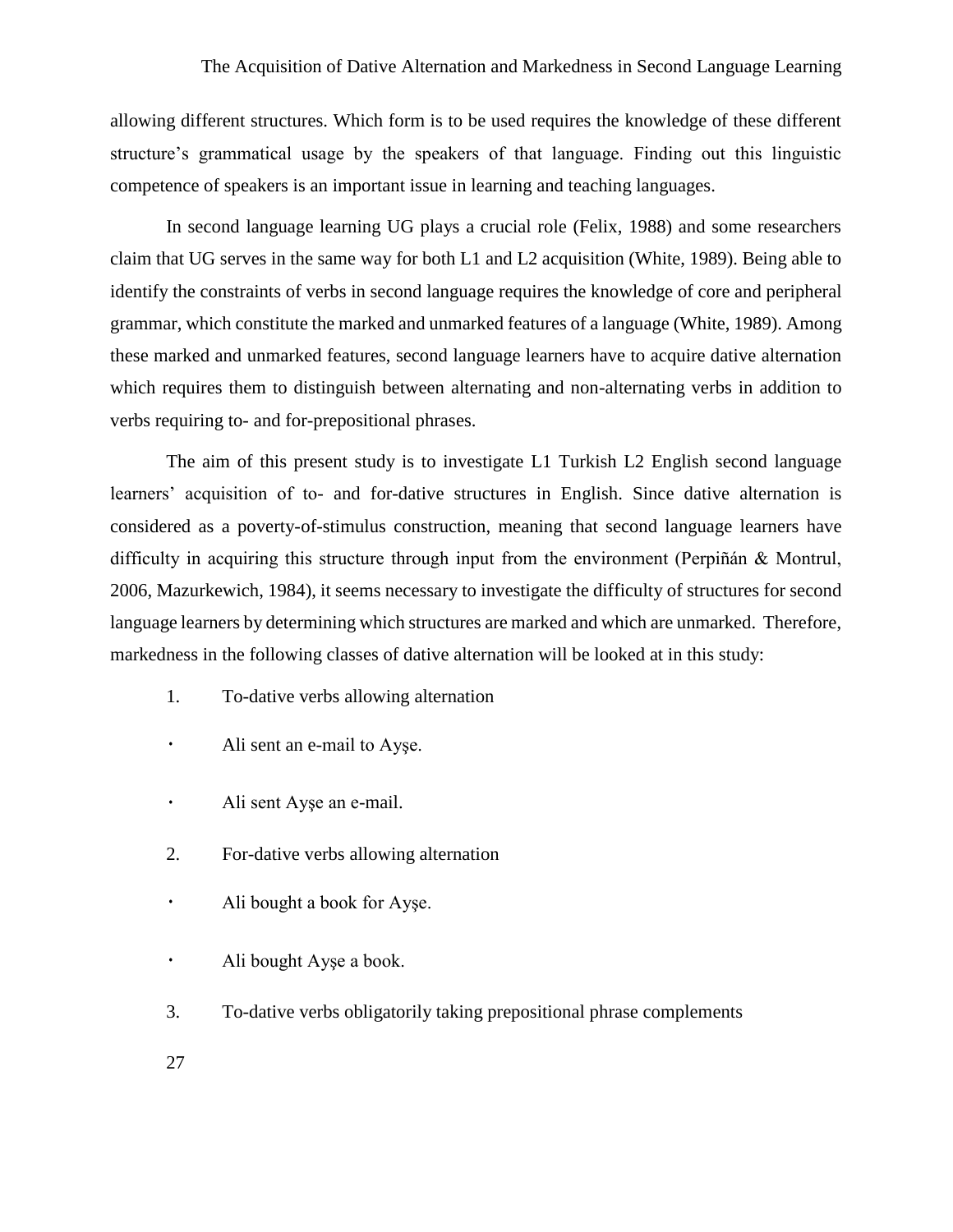- $\bullet$ Ali explained the problem to Ayşe.
- 4. For-dative verbs obligatorily taking prepositional phrase complements
- Ali captured a butterfly for Ayşe.  $\bullet$  .

This article includes the following sections: the presentation of dative structures in English, markedness theory and dative structures, and previous studies conducted on dative alternation. Next, the present study is described, the findings are reported. Lastly, discussion and conclusion sections are presented.

#### **Dative Structures in English**

Datives in English have several alternations in which the direct object changes its position (Fotos & Ellis, 1991). As Wolfe-Quintero (1992b) states, English has two kinds of dative structures, namely, an Indirect Object Dative (IOD) structures having direct and indirect objects (NP PP) and a Double Object Dative (DOD) structures having double objects (NP NP). Prepositions to and for are involved in IOD structures and they are followed by a noun phrase (NP). In these kinds of structures, a recipient thematic role is assigned to the NP following the verb to, and a benefactive thematic role is assigned to the NP which follows the preposition for.

- (1) Ayşe gave an apple to Ali. (NP PP) (IOD)
- (2) Ayşe baked a cake for Ali. (NP PP) (lOD)

The DOD structures include two noun phrases in which the NP following the verb has the role of either recipient or benefactive. The patient role of the action is expressed by the second noun phrase (Wolfe- Quintero, l992b).

- (3) Ayşe gave Ali an apple. (NP NP) (DOD)
- (4) Ayşe baked Ali a cake. (NP NP) (DOD)

Mazurkewich and White (1984) presented a classification of verbs which allow alternation and which are non-alternating. As they indicated, verbs allowing alternation have two possible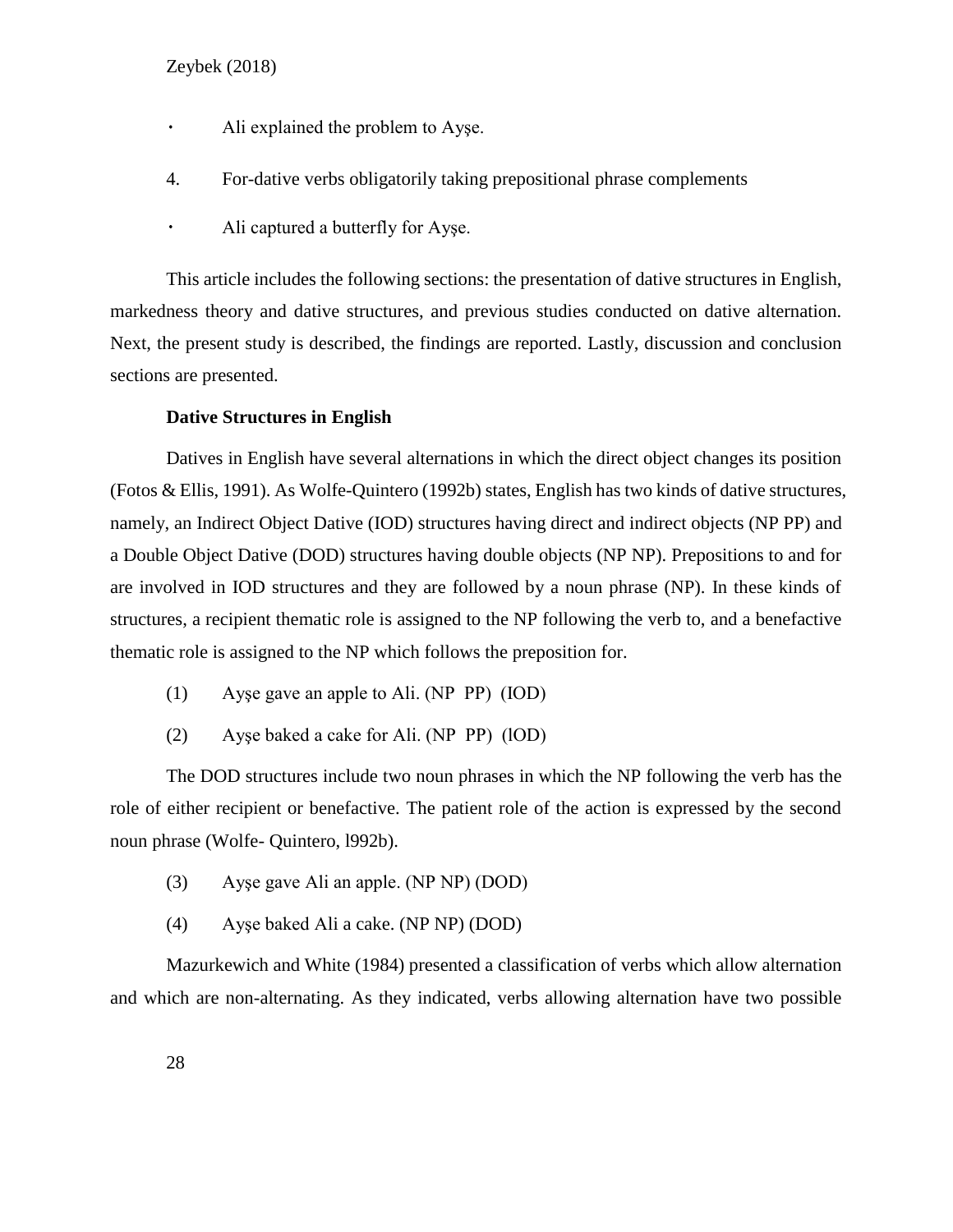prepositions in [NP PP] complements, to and for. These prepositions are used with non-alternating verbs as well. These both types of verbs are demonstrated in table 1.

| Verbs which alternate (native stems)                                                                                      |                               |                                                                                                     |                            |  |  |  |  |  |
|---------------------------------------------------------------------------------------------------------------------------|-------------------------------|-----------------------------------------------------------------------------------------------------|----------------------------|--|--|--|--|--|
| to                                                                                                                        |                               | for                                                                                                 |                            |  |  |  |  |  |
| bring, give, grant, hand, lend, offer, owe, pass, pay,<br>read, rent, sell, send, serve, sing, show, teach, tell,<br>etc. |                               | bake, build, buy, choose, cook, draw, find, get, knit,<br>leave, make, paint, play, save, sew, etc. |                            |  |  |  |  |  |
| Verbs which do not alternate                                                                                              |                               |                                                                                                     |                            |  |  |  |  |  |
| Possession not involved                                                                                                   |                               | Latinate verbs                                                                                      |                            |  |  |  |  |  |
| Only [NP PP] complements                                                                                                  |                               | Only [NP PP] complements                                                                            |                            |  |  |  |  |  |
|                                                                                                                           |                               | to                                                                                                  | for                        |  |  |  |  |  |
| answer, drive, make, open, owe,                                                                                           |                               | address, announce, communicate,                                                                     | construct, create, design, |  |  |  |  |  |
| paint, prove, solve, stir, wash, etc.                                                                                     | demonstrate, donate, explain, |                                                                                                     | photocopy, select, etc.    |  |  |  |  |  |
|                                                                                                                           | report, recommend, return,    |                                                                                                     |                            |  |  |  |  |  |
|                                                                                                                           | suggest, transfer, etc.       |                                                                                                     |                            |  |  |  |  |  |
| <b>Prior or inalienable possession</b> Only [NP NP] complements                                                           |                               |                                                                                                     |                            |  |  |  |  |  |
| begrudge, charge, cost, deny, envy, excuse, fine, forgive, give, refuse, spare, whish, etc.                               |                               |                                                                                                     |                            |  |  |  |  |  |

Table 1. Some alternating and non-alternating verbs (Mazurkewich and White, 1984)

As it can be seen from table 1 that some verb pairs have quite similar meaning such as give and donate, tell and explain, build and construct, buy and purchase. However, while one of these verb pairs allow alternation, the other verb class have only [NP PP] complements. This shows that many verbs in these contrasts allowing alternation have a native stem, as opposed to the many nonalternating verbs, observed as being originally Latinate (Green, 1974, Oehrle, 1976, Stowell, 1981). On the other hand, table also includes verbs, which have native origin, but do not allow alternation such as answer, drive, make, open, etc. It is expected that if native origin verbs are the ones allowing alternation, then these verbs should allow it as well. However, there are other constraints than this morphological one which governs this alternation (Mazurkewich and White, 1984).

Goldsmith (1980) states there are also semantic constraints governing dative alternation, and asserts that in double object structures the indirect object plays a crucial role, since its' being animate makes it the prospective possessor of the direct object. In this regard, "only verbs which present dative NP as the prospective possessor of the direct object will be compatible with the double object construction" (see 5a, b, c, d). Below the examples show that, in (5b) the prospective possessor of the direct object is the indirect object, but in (5d) it is ungrammatical.

(5) a. I owe ten dollars to Ayşe.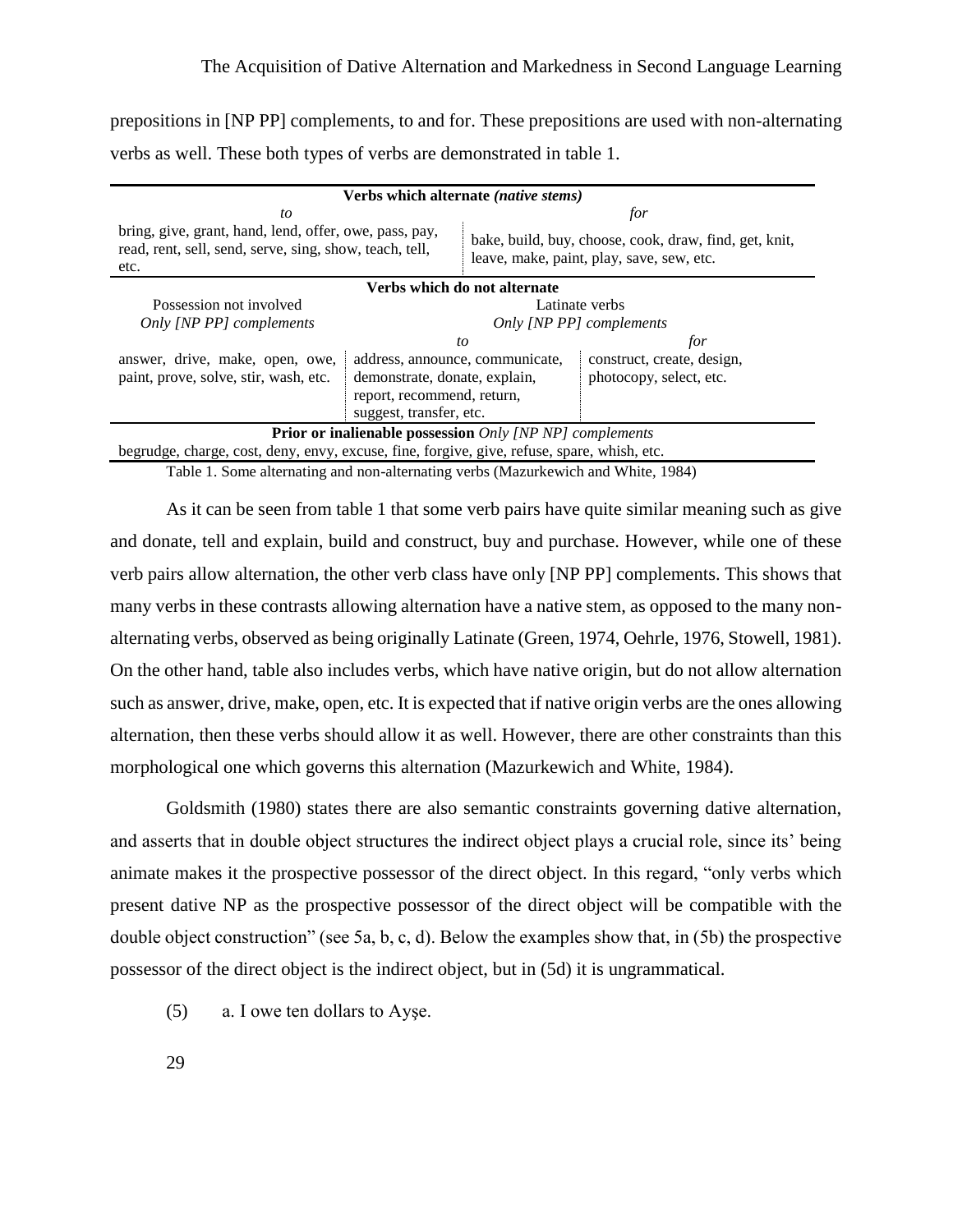b. I owe Ayşe ten dollars.

c. I owe this example to Ayşe.

d.\* I owe Ayşe this example.

This factor is also true for native origin verbs that take for as preposition and that do not allow dative alternation (see 6a and 6b).

(6) a. Ahmet solved the problem for Ayşe.

b. \*Ahmet solved Ayşe the problem.

Even though Ayşe somewhat benefits from the activity stated in the example, she is not the prospective possessor of the direct object. This explains why double object constructions are not applicable in this example. In addition to Goldsmith (1980), the role of an indirect object as a possessor in double object constructions is also highlighted by Stowell (1981). According to him, this role of possessing is an additional role given for the indirect object, which has the role of goal in to-dative constructions and, the role of beneficiary in for-dative structures. In this sense, since both goal and beneficiary roles have the meaning of prospectiveness, Goldsmith (1980)'s term 'prospective' possessor is found to be unnecessary (Mazurkewich and White, 1984).

As seen in table 1, some verbs involve prior possession (e.g. charge, deny, excuse, forgive, give, refuse, whish, etc.) and they can be seen only in [NP NP] constructions, which inalienable possession can be involved as well (see 7a, b and 8a, b).

(7) a. This table costs Ayşe \$100.

b. \*This table costs \$100 to Ayşe.

(8) a. This problem gave Ahmet a headache.

b.\*This problem gave a headache to Ahmet.

In the above examples (7 and 8), the indirect objects are not real goals or recipients, and the sense of transfer cannot be seen as it is in alternating verbs. Therefore, dative alternation is found to be limited when more than one roles are assigned to the indirect object, one of which can be taken by a preposition. When only the possessor role exists, only double object construction is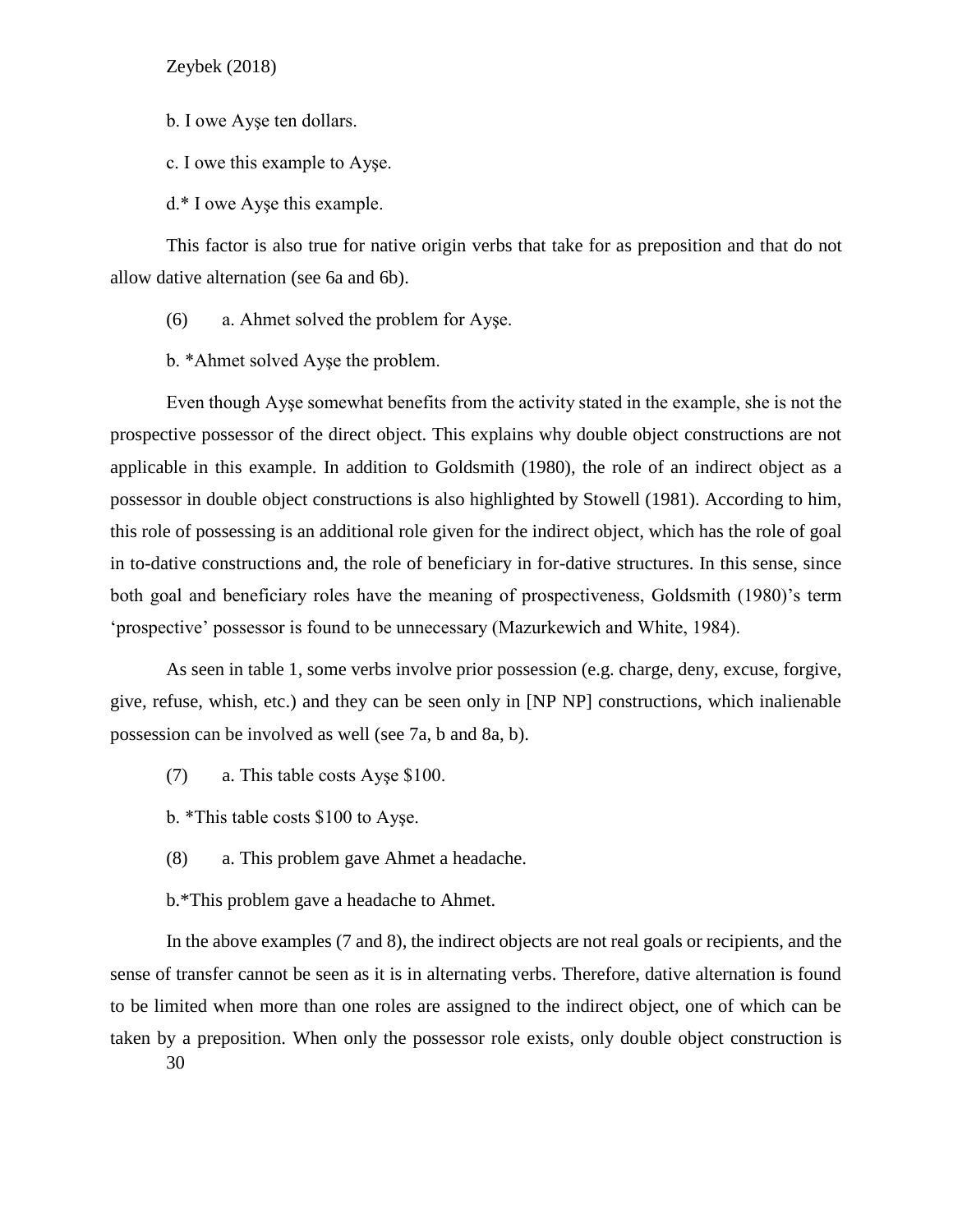possible (Mazurkewich and White, 1984). Seeing the complexity of these structures, the investigation of their acquisition in second language learning is quite important. Markedness is one of the aspects that they can be studied. Next section will define and discuss markedness and the markedness of dative structures.

## **Markedness**

The development of a structure in a language is affected by markedness (Wolfe-Quintero, 1992b) and this development includes stages which are organized according to a markedness relationship (Markuzewich, 1984, Wolfe-Quintero, 1992b). As Wolfe-Quintero (1992b) suggests, markedness is approached through four different configurations, namely productivity, universal grammar, learnability and typological criteria. Frequency of the occurrence of the target structures displays the relationship between language acquisition and markedness as productivity criteria puts forward. The productivity perspective of markedness states that marked structures of a language occur less frequently compared to the unmarked structure. Therefore, it is asserted that unmarked structure, more frequently found in the input, are more likely to be acquired easily and quickly than marked structures in both first and second language acquisition processes (White, 1989).

The second configuration of markedness, Universal Grammar (UG), providing the principles of 'core grammar', is a biologic capacity that human beings have to acquire languages (Chomsky, 1981a, 1981b, 1982). There are limited set of principles that determines the core grammar; however, through exposure a child can set parameters of a language which are open to that specific language. In terms of markedness the rules of the core grammar are considered as unmarked, since they are thought to be acquired with little effort which makes them easy to learn. On the other hand, the peripheral rules are assumed to be more difficult to be acquired compared to the rules of core grammar. Therefore, these rules are acknowledged as marked rules and can only be acquired through positive evidence (Markuzewich, 1984, White, 1989).

Learnability aspect of markedness suggests that the acquisition of a language goes from unmarked structures to marked structures according to the input learners receive by identifying the markedness of these structures (Wolfe-Quintero, 1992b). Governed by the subset principle, the most minimal structure is hypostasized first by the learner, then a less limited possibility is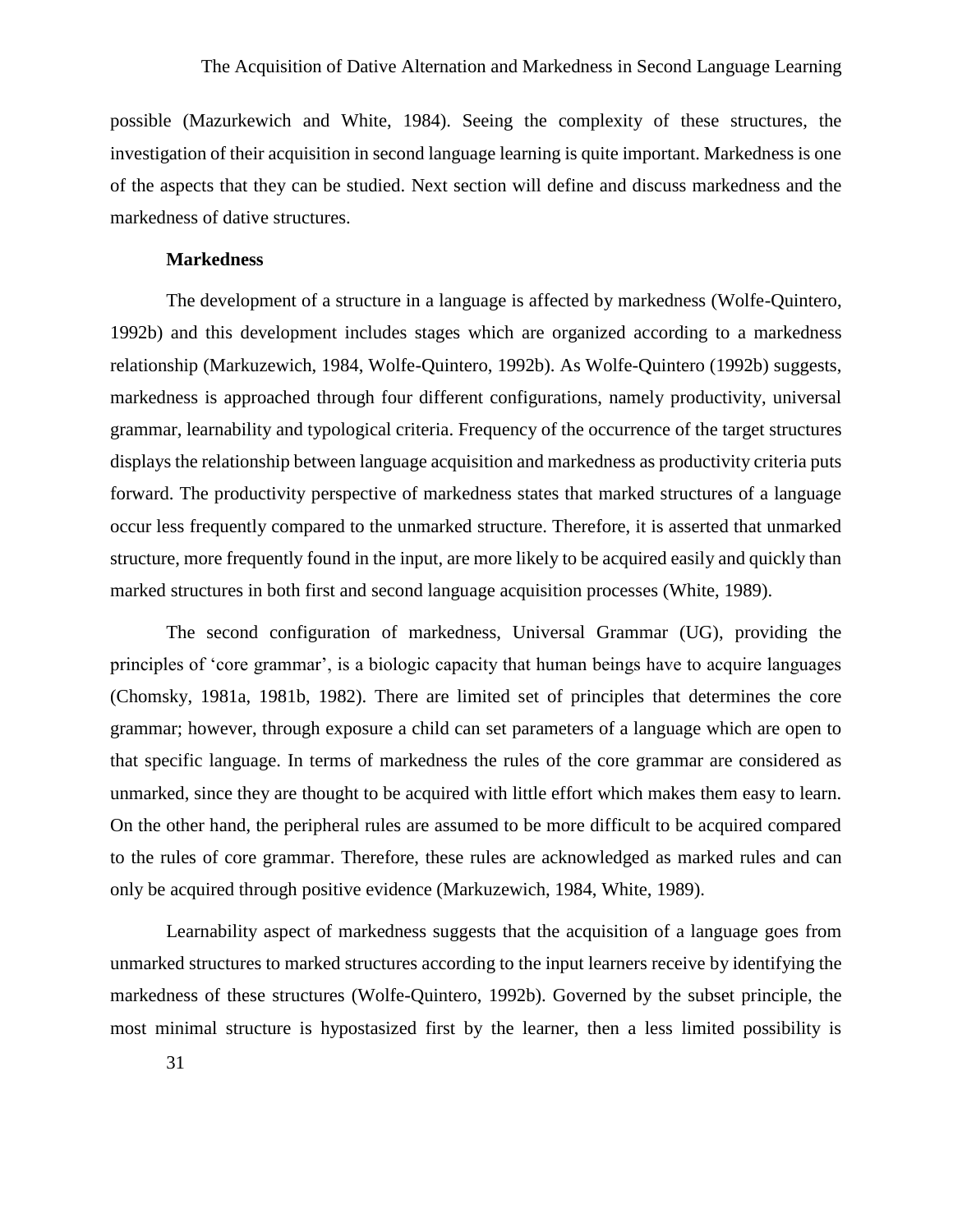considered (Wolfe-Quintero, 1992b). Lastly, typological angle of markedness proposes that the relationship of markedness is determined by the constraints and idiosyncrasy of the structures in the individual languages. In other words, the relationship, of which structures are more or less constrained and idiosyncratic than other structures, determines markedness (Wolfe-Quintero, 1992b).

As for markedness in dative constructions, it is stated that while [NP PP] structures have an unmarked idiosyncrasy, [NP NP] forms have a marked feature. This is based on the frequency of dative verbs in English most of which have [NP PP] structure (Mazurkewich, 1984). Therefore, the verbs taking [NP NP] complements are assumed to be a subgroup of the verbs taking prepositional phrases as indirect objects, and prepositional phrase complements are predicted to be learned before double object complements (Fischer, 1971, 1976; Stayton; 1972; Roeper et al, 1981). Furthermore, only the occurrence of [NP NP] structures is constraint by morphological and semantic factors, which leaves [NP PP] complements as the unmarked ones; that is, as a morphologic constraint, the monosyllabic and native origin verbs are the ones that allow dative alternation, which are more frequent in English compared to the polysyllabic and non-native/Latinate origin verbs (Mazurkewich, 1984). In addition, as stated before, semantic constraints govern the dative alternation in certain contexts depending on prospective possessors (Goldsmith, 1980).

## *Previous Studies on the Acquisition of Datives*

Studies conducted in 1970s and 1980s on first language acquisition demonstrated that children at preschool age have difficulty in understanding and imitating English double object datives compared to prepositional datives, and this made people believe that children acquire double object datives after prepositional datives (Fisher, 1971; Cook 1976; Osgood & Zehler, 1981; Roeper et al., 1981). These studies included full NPs for both direct object and indirect object positions and children are expected to imitate and perform these double object and prepositional datives (Pinker, 1984; Gropen et al., 1989). Since it is easier to process prepositional datives when the direct and the indirect objects are full NPs (e.g. 9a and 9b), it is not surprising that Pinker (1984) and Gropen et al. (1989) found it more difficult for children to produce double object dative structures.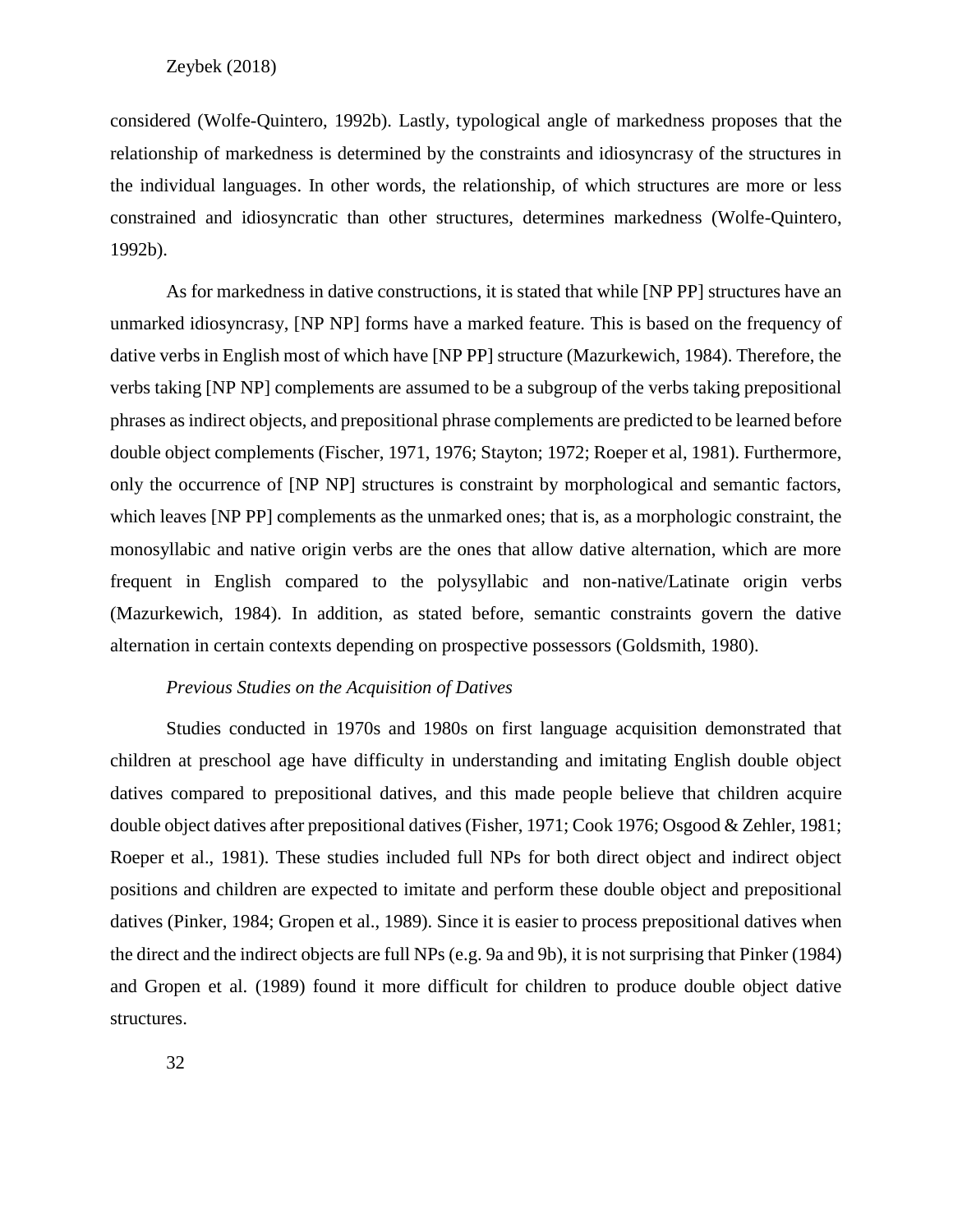a. The cat sent the mouse to the dog.

b. The cat sent the dog the mouse.

Although Wilson et al. (1981)'s study supports the above findings, White (1987) found out that children aged between 3 to 5 can imitate both prepositional and double object datives, which made White think that there is not an order in the acquisition of both structures. However, since it is possible for children to imitate sentences which do not exist in their grammar, White (1987)'s results are somewhat found to be problematic. As opposed to White, Gropen et al. (1989) investigated the child corpora (CHILDES) and concluded that neither of these two structures appears earlier than the other. Also, they found out that these structures can be observed in the second year of children's speech. These findings of Gropen et al. (1989) were also found to be problematic due to three reasons (Snyder & Stromswold, 1997). First of all, they counted utterances in which for-datives and to-datives did not exist. Second, the ages of children that were analyzed were not correct. Lastly, the researchers included only 5 children in their study, which makes it hard to generalize the order of acquisition of double object and prepositional datives.

There are fewer studies investigating English dative alternation in second language acquisition and most of them focus on the difference between alternation and non-alternating verbs. Grammaticality judgment tests were used in majority of these studies, most of which found prepositional dative being acquired earlier than double object dative (Öz, 2002; Hawkins, 1987; Le Comgagnon, 1984; Mazurkewich, 1981; 1984; 1985; Tanaka, 1987). Both Mazurkewich (1984) and Le Compagnon (1984) used grammaticality judgment tests in their studies. While Mazurkewich (1984) found out that French learners of English acquired prepositional dative before double object dative, Tanaka (1987)'s study revealed that double object and prepositional datives were used simultaneously, especially with the verb 'give' by Japanese learners of English.

In addition to investigating the acquisition order of these structures, the effect of alternating and non-alternating verbs also attracted researchers' interests (Wolk et al, 2011; Callies & Szczesniak, 2008; Inagaki, 1997; Davies, 1994; Hawkins, 1987). These studies looked at the possible orders that certain verbs allow; i.e. double object datives and prepositional datives. The results of these studies suggested that second language learners were able to distinguish the verb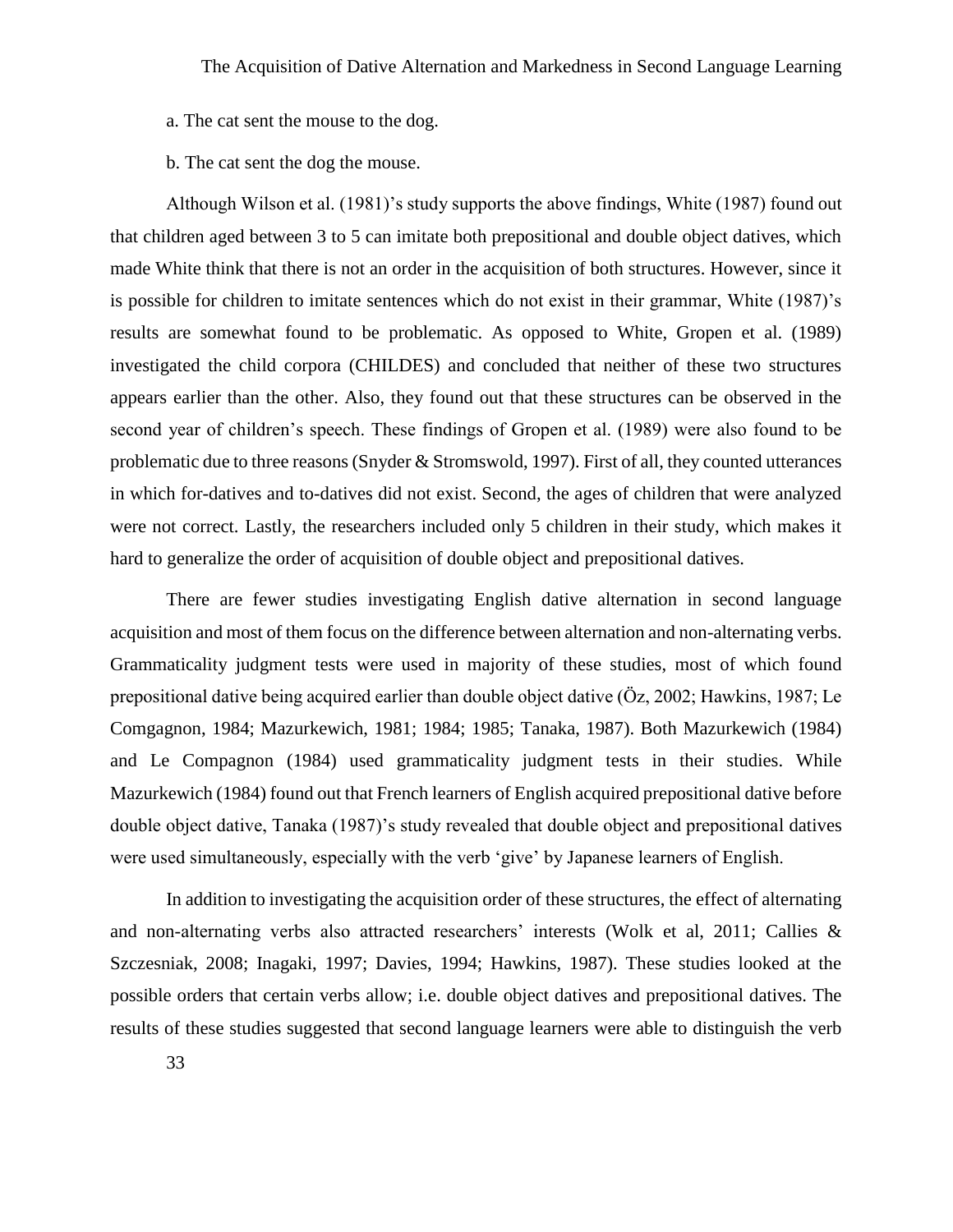categories according to the structures they license (Callies & Szczesniak, 2008; Inagaki, 1997; Mazurkewich, 1984). Moreover, Wolke et al. (2011) found out that while advanced second language learners are better at realizing double object dative verbs which allow both double NP and prepositional constructions, intermediate learners tend notice only prepositional datives.

#### **The Present Study**

In order to investigate the markedness in dative structures, both Production and Grammaticality Judgement tests were carried out. Since native speakers of a language are able to judge the grammaticality of the sentences in their language, which shows the linguistic competence of those native speakers (Chomsky, 1965, 1980), it is also expected from second language learners to demonstrate their linguistic competence in a similar way. Although there are disagreements upon the effectiveness and reliability of Grammaticality Judgement Tests claiming that context may affect the grammaticality and interpretability of the sentences (Greenbaum, 1977), many researchers oppose this idea believing that these judgement tests are useful in finding out the linguistic competence of the subjects (Mazurkewich, 1984).

#### **Participants**

In total, 50 subjects were recruited among students who were studying at sophomore, junior and senior levels in Foreign Language Education Department at a state university in Turkey. The first language of these participants was Turkish and their foreign language was English. They were learning English approximately for ten years, and as a requirement of the department they had to pass a proficiency exam offered by The School of Foreign Languages or take English preparatory courses for a year in order to be a freshmen student in the department. The aim of these preparatory courses is to enable them to reach at least to B1 proficiency level in English. Therefore, the lowest proficiency level of the participants was assumed as B1.

#### **Data Collection Tools and Procedure**

Two types of tests were used in order to collect data; grammaticality judgement and production. Mazurkewich's (1984) Intuitive Judgement Test was used as a grammaticality judgement tool. This test includes *to-* and *for-* dative verbs forming simple declarative sentences.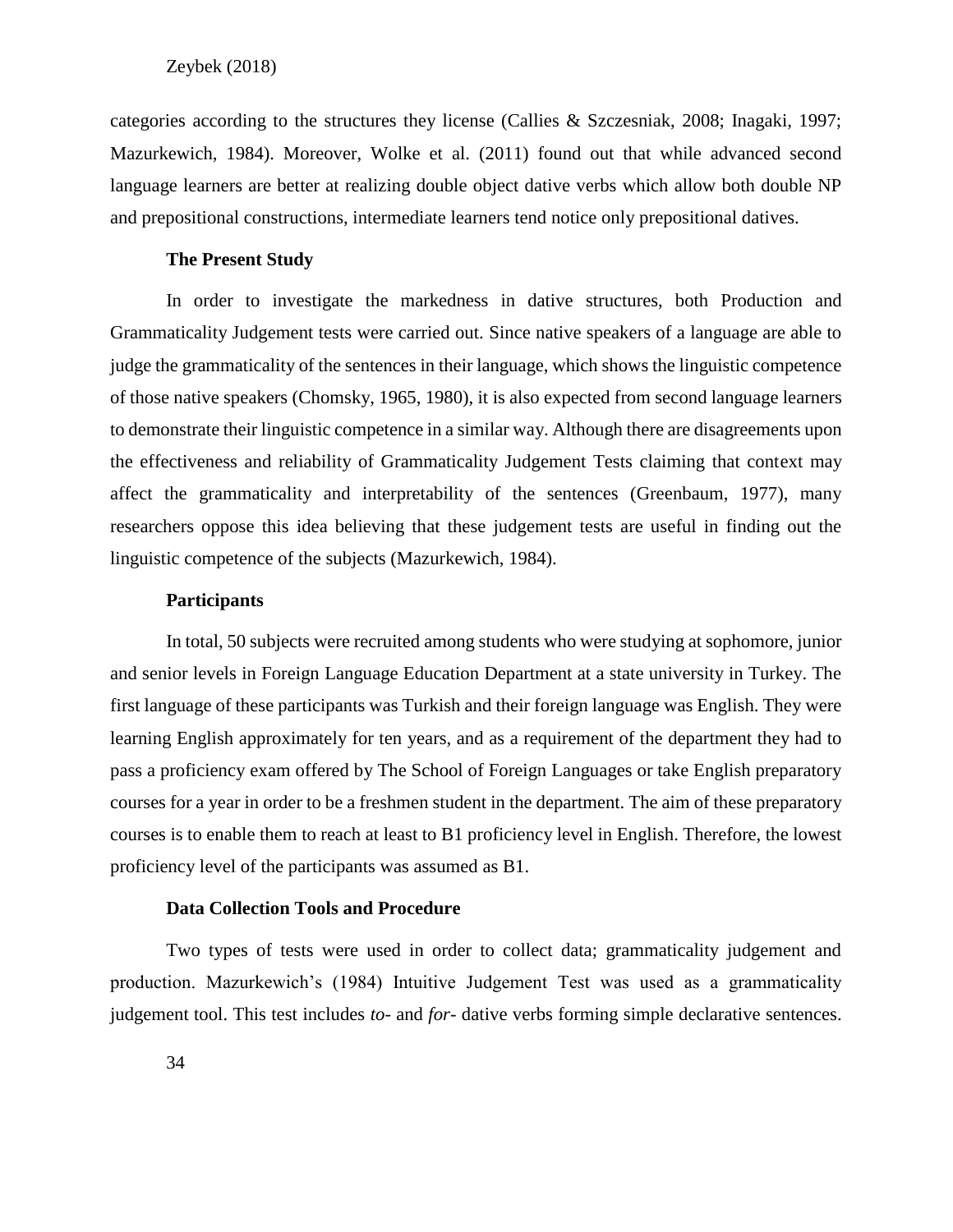The sentences are presented in a mixed order in the test. The verbs used in these sentences are presented in the following table:

| <i>To</i> -dative verbs allowing alternation                            | <i>For-dative verbs allowing alternation</i>                             |  |  |  |  |
|-------------------------------------------------------------------------|--------------------------------------------------------------------------|--|--|--|--|
| give, lend, read, send, throw                                           | bake, buy, choose, make, save                                            |  |  |  |  |
| To-dative verbs obligatorily taking prepositional<br>phrase complements | For-dative verbs obligatorily taking prepositional<br>phrase complements |  |  |  |  |
| explain, report, suggest                                                | capture, create design                                                   |  |  |  |  |

Table 2. Verbs used in grammaticality judgement test

This grammaticality judgement test also included distractor sentences which did not contain any dative verbs. These verbs were take, walk, rescue, chase and annoy. The sentences used in this test were categorized into five types. These types are presented in table 3.

| $Type-1$<br>Dative verbs allowing alternation with the dative NP in PP                                                  | E.g.<br>Peter threw a ball to <b>Philip</b> .<br>Diane baked a cake for Nicole.                      |
|-------------------------------------------------------------------------------------------------------------------------|------------------------------------------------------------------------------------------------------|
| $Type-2$<br>Dative verbs allowing alternation with the dative NP as the<br>first NP of a double-NP construction         | E.g.<br>Peter throw <i>Philip</i> a football.<br>$\bullet$<br>Diane baked <i>Nicole</i> a cake.      |
| $Type-3$<br>Dative verbs not allowing alternation with dative NP in PP                                                  | E.g.<br>David suggested the trip to Ruth.<br>Anne created a costume for Sarah.                       |
| $Type-4$<br>Dative verbs not allowing alternation but with the dative NP<br>as the first NP of a double-NP construction | E.g.<br>*David suggested <b>Ruth</b> the trip.<br>$\bullet$<br>*Anne created <b>Sarah</b> a costume. |
| $Type-5$<br>Distractors with no dative verbs.<br>$T = 11.2 T$                                                           | E.g.<br>Dennis <i>annoyed</i> Karen yesterday.                                                       |

Table 3. The types of sentences in GJT

The verbs that allow alternation were chosen among monosyllabic native origin verbs, while non-alternating verbs were polysyllabic with nonnative origin. Full NPs were used in all sentences and pronouns were not preferred since sometimes people may find a sentence grammatical when the indirect object is a pronoun and when replaced with a full NP they find it ungrammatical (see 10a and b).

a. Ayşe repeated Ali the answer.

b. ?Ayşe repeated him the answer.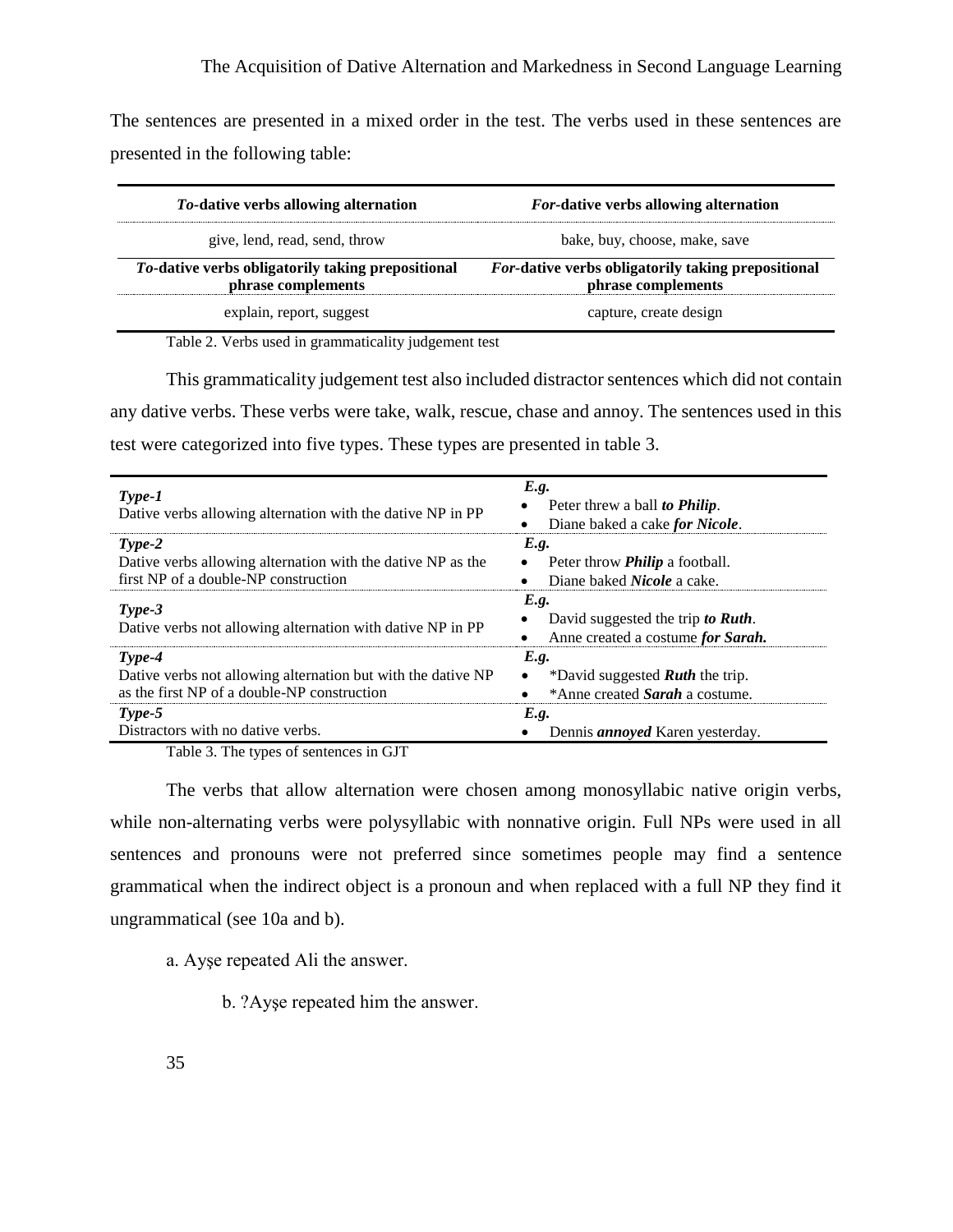The participants were asked to read the sentences and write true (t) if they find the sentence grammatically correct and write false (f) if they find the sentence grammatically incorrect. The students were not given a time limitation during the application of the test. A copy of this grammaticality judgement test is presented in the Appendix.

A picture-cued production test was prepared by the researcher with the same 16 verbs used in grammaticality judgement test. Sixteen pictures were constructed according to the verbs. The order of these verbs were randomized. The aim was to elicit sentences from the participants and analyze their first preferences for dative constructions. They were asked to describe the actions in the pictures with the verb given under each picture. They were also given the subject of the sentences, and asked to write active sentences. They were allowed to use any tense they would like to use without changing the given verb with another one. This picture-cued production test was given before the grammaticality judgement test so that the participants were not influenced by the sentences from it. In order to enhance validity, the test was evaluated by another researcher from the field. A copy of the picture-cued production test was also given in the Appendix.

#### **Results**

The participants' answers to both picture-cued production test and grammaticality judgement test were analyzed through counts and percentages. The sentences that they formed in the production test were counted and classified according to the dative structures they used. The ungrammatical and wrong constructions, in which the participants either had a grammatical mistake or another preposition other than *to* and *for* affecting the meaning of the whole sentence, were counted out. The percentages are presented in Table 4.

| Verbs | NP-PP<br>Construction |               | NP-NP<br>Construction |      | <b>Wrong Preposition</b><br>Use $(to-for)$ |      | Ungrammatical/<br>Wrong<br>Constructions |      |
|-------|-----------------------|---------------|-----------------------|------|--------------------------------------------|------|------------------------------------------|------|
|       | N                     | $\frac{0}{0}$ | N                     | $\%$ | N                                          | $\%$ | N                                        | $\%$ |
| lend  | 43                    | 86%           | 6                     | 12%  | $\overline{\phantom{0}}$                   |      |                                          | 2%   |
| read  | 39                    | 78%           | 3                     | 6%   | ℸ                                          | 14%  |                                          | 2%   |
| give  | 45                    | 90%           | 5                     | 10%  | $\overline{\phantom{0}}$                   |      |                                          |      |
| throw | 45                    | 90%           | 3                     | 6%   | $\overline{\phantom{0}}$                   |      | $\overline{2}$                           | 4%   |
| send  | 44                    | 88%           | 3                     | 6%   | 2                                          | 4%   |                                          | 2%   |
| make  | 35                    | 70%           | 3                     | 6%   | 11                                         | 22%  |                                          | 2%   |
| bake  | 36                    | 72%           | 2                     | 4%   | 10                                         | 20%  | $\overline{2}$                           | 4%   |
| save  | 39                    | 78%           | ۰                     | -    | 9                                          | 18%  | 2                                        | 4%   |
| 36    |                       |               |                       |      |                                            |      |                                          |      |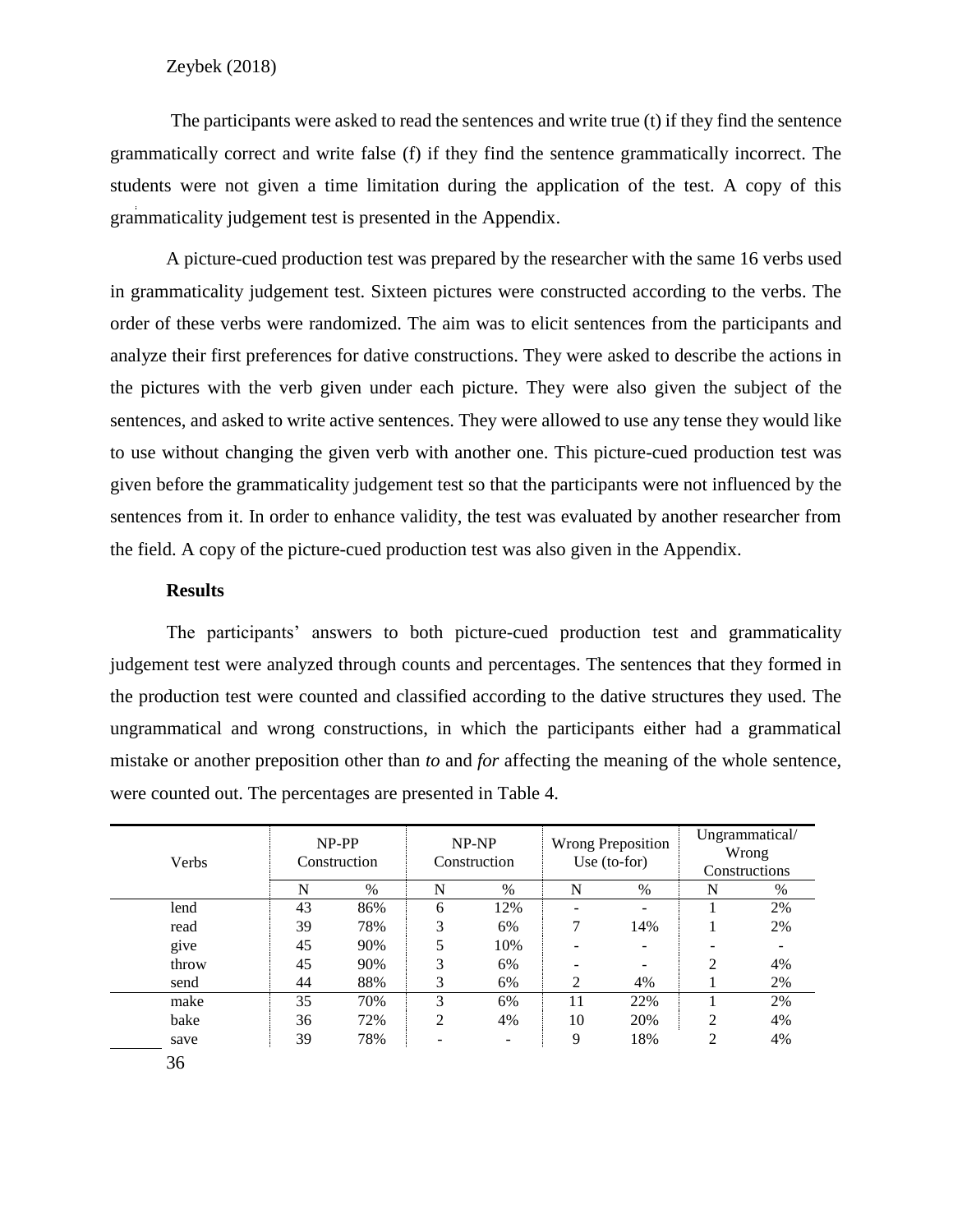| buy     | 24                    | 48%  |                          | 2%   | 22                                         | 44% | 3                                        | 6%   |
|---------|-----------------------|------|--------------------------|------|--------------------------------------------|-----|------------------------------------------|------|
| choose  | 40                    | 80%  |                          |      |                                            | 10% |                                          | 10%  |
|         | NP-PP<br>Construction |      | $*NP-NP$<br>Construction |      | <b>Wrong Preposition</b><br>Use $(to-for)$ |     | Ungrammatical/<br>Wrong<br>Constructions |      |
|         | N                     | $\%$ | N                        | $\%$ | N                                          | %   | N                                        | $\%$ |
| report  | 37                    | 74%  |                          | 2%   |                                            | ۰   | 12                                       | 24%  |
| suggest | 39                    | 78%  | 3                        | 6%   | 6                                          | 12% | 2                                        | 4%   |
| explain | 44                    | 88%  | ↑                        | 4%   | 4                                          | 8%  |                                          |      |
| design  | 39                    | 78%  | $\mathfrak{D}$           | 4%   | Q                                          | 18% |                                          |      |
| create  | 37                    | 74%  |                          | 2%   | 12                                         | 24% |                                          |      |
| capture | 33                    | 66%  |                          |      |                                            | 10% | 12                                       | 24%  |

Table 3. Results of the Production Task

As it can be seen from the table, participants had a higher tendency in forming [NP PP] structures compared to [NP NP] ones with both *to-* and *for-* dative verbs. This finding coincides with the results of previous studies done in second language learning research (Öz, 2002; Hawkins, 1987; Le Compagnon, 1984; Mazurkewich, 1981; 1984; 1985; Tanaka, 1987). As these studies suggest, the double-NP structure was found to be marked and prepositional dative structure was unmarked. Therefore, while Turkish second language learners of English have problems in forming [NP NP] structures, it is much easier for them to construct prepositional dative forms.

When *to-*and *for-*dative verbs were compared, even though participants preferred prepositional structures over double-NP ones, there is a slight difference between their percentages. It is noteworthy to highlight that with *for-*dative verbs, participants used *to-*preposition, while with *to-*dative verbs they had very low percentage of wrong preposition use. In other words, these participants used the preposition *to* instead of *for* in prepositional dative structures. The study conducted on French and Iniktitut (Eskimo) native speakers whose second language was English revealed a similar result, indicating that the accuracy of *for-* dative structures lagged behind *to*dative ones (Mazurkewich, 1984). Furthermore, research on first language acquisition also demonstrates the difficulty in the process of *for-*datives for children, which may be the result of a difficulty in acquiring the semantic notion of benefactiveness compared to the notion of goal (Fischer, 1971). Therefore, the participants' tendency to use *to* with the *for-*dative prepositional structures may be the result of their order of acquisition of the semantic notions of benefactiveness and goal.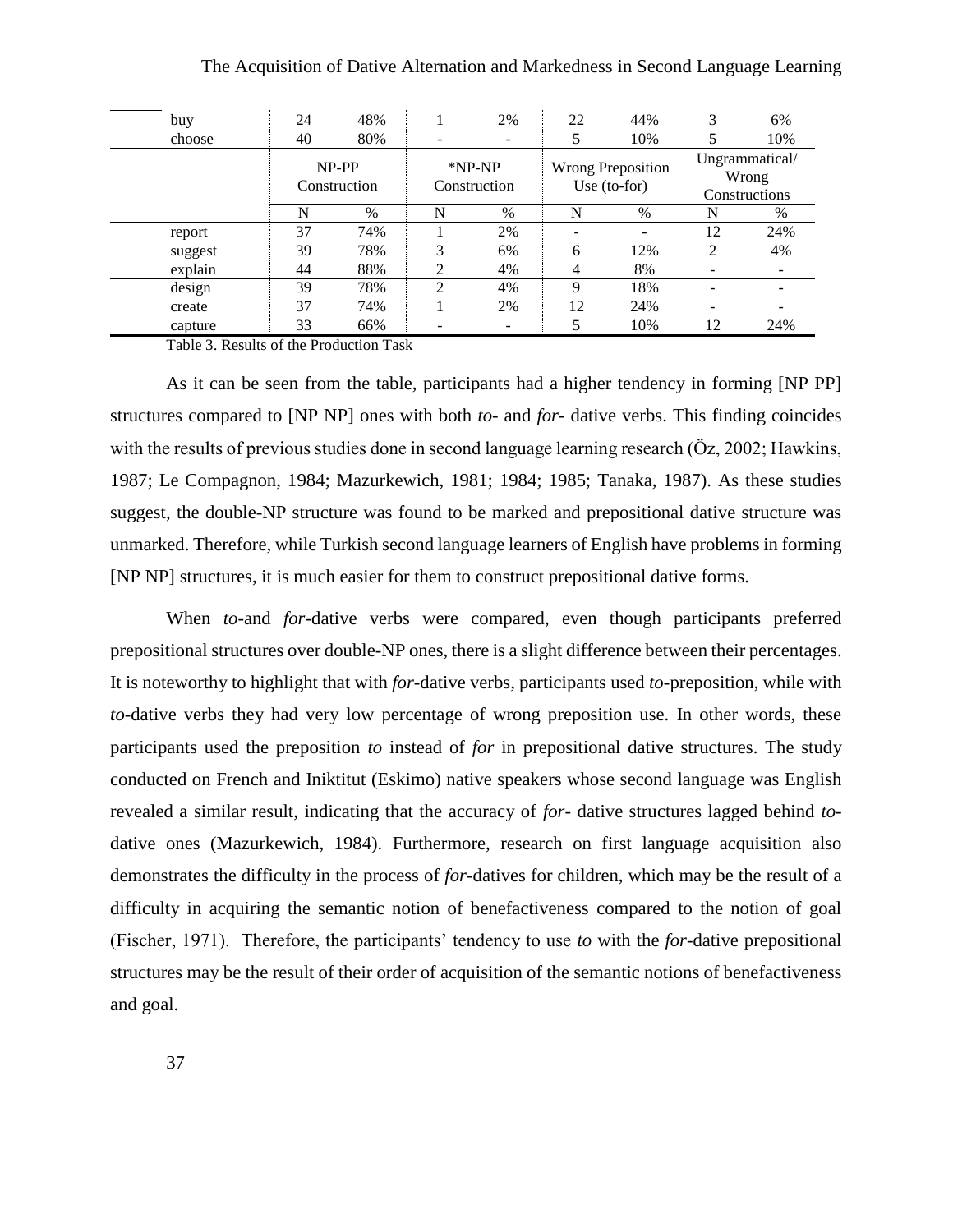Lastly, Table 4 demonstrates that with polysyllabic non-native origin verbs which do not allow alternation, participants mostly produced correct sentences with [NP PP] structures. Although some participants formed double-NP structures with these verbs, majority of them constructed the correct form. However, some of them used wrong prepositions again with the verbs taking the preposition *for*. This can also be explained by the acquisition of the order of semantic notions, *goal* being acquired before *benefactiveness*. Furthermore, participants' having little incorrect sentence formation may be the result of the marked and unmarked features of dative structures. In other words, since these students preferred the unmarked [NP PP] structure and very few of them used the marked structure [NP NP] with the verbs allowing alternation, they may not have the knowledge that these polysyllabic verbs do not allow alternation, but instead may be affected by their preference in unmarked structures.

The participants' judgements to the sentences in grammaticality judgement test were counted and classified according to the sentence types that stated in table 2. They were also categorized according to the prepositions they take. The results of the grammaticality judgement test are presented in table 4.

| <b>To-Dative</b>                                          | K | <b>Percent</b> | <b>Mean</b> | <b>SD</b> | <b>For-Dative</b>                                    | К | <b>Percent</b> | Mean | <b>SD</b> |
|-----------------------------------------------------------|---|----------------|-------------|-----------|------------------------------------------------------|---|----------------|------|-----------|
| <b>Type-1:</b> Peter threw<br>a football to Philip.       |   | 97.8%          | 4.89        | .51       | <b>Type-1:</b> Dianne<br>baked a cake for<br>Nicole. | 5 | 99.2%          | 4.96 | .28       |
| $Type-2:$<br>Peter threw Philip a<br>football.            | 5 | 31.6%          | 1.58        | 1.8       | <b>Type-2: Diane</b><br>baked Nicole a<br>cake.      | 5 | 25.6%          | 1.28 | 1.8       |
| Type-3: David<br>suggested a trip to<br>Ruth.             | 3 | 98.6%          | 2.96        | .19       | Type-3: Anne<br>created a costume<br>for Sarah.      | 3 | 96.6%          | 2.90 | .36       |
| <b>Type-4:</b> $*$ <i>David</i><br>suggested Ruth a trip. | 3 | 78%            | 2.34        | .98       | Type-4: *Anne<br>created Sarah a<br>costume.         | 3 | 82%            | 2.46 | .93       |

Table 4. Results of the Grammaticality Judgement Test

The results in table 4 support the findings of the picture-cued production test, as with both *to-* and *for-* dative verbs allowing alternation, participants judged type-1 sentences as correct with a quite high percentage, and majority of them found type-2 sentences grammatically incorrect. Therefore, as other studies (Öz, 2002; Hawkins, 1987; Le Compagnon, 1984; Mazurkewich, 1981; 1984; 1985; Tanaka, 1987) suggest, for these participants the [NP NP] structure was found to be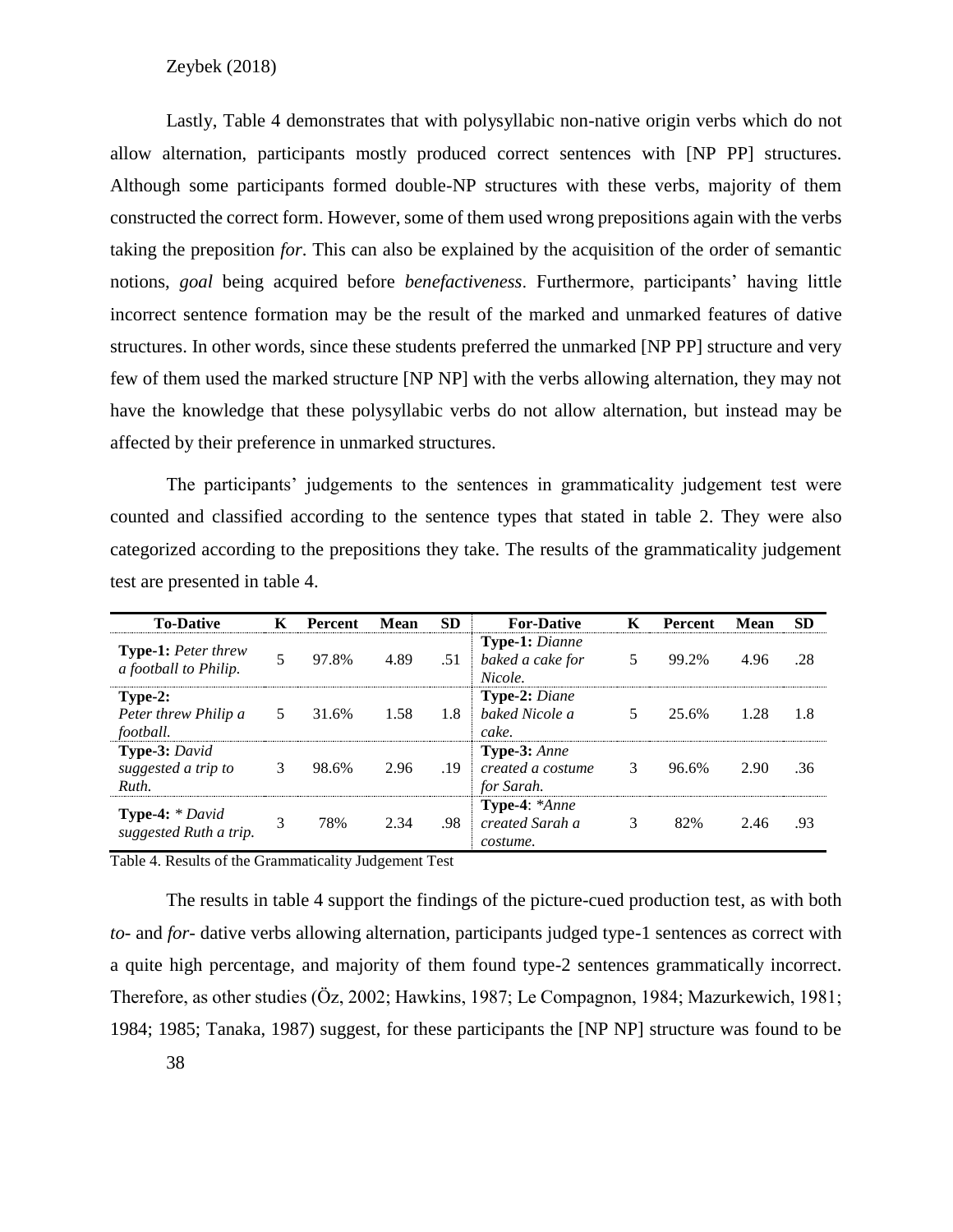marked and the [NP PP] structure was found to be unmarked allowing them to use it more extensively than double-NP forms. When the judgements for type-1 *for-* and *to-* dative sentences compared, no big difference was found between these two prepositions in terms of correct judgements.

The accuracy of the judgements for type-3 sentences were quite high along with the ones for type-4 sentences that are ill formed. This means that most of the participants did not make any mistake in judging type-4 sentences as incorrect. It seems quite possible that these students may have the knowledge of non-alternating dative verbs by looking at table 4. However, their little use of double-NP form for alternating verbs in table 3 throws suspicion on the acquisition of nonalternating verbs. Therefore, the widely usage of prepositional datives as unmarked forms may have affected they choices in grammaticality judgement test resulting in the correct judgement for type-4 sentences. Here, again there is not difference between *to-* and *for-* preposition types in students' judgements.

#### **Conclusion and Implications**

The aim of this study was to investigate native and non-native origin dative verbs and the markedness of the verbs allowing alternation among second language learners of English whose native language was Turkish. The results of both picture-cued production test and grammaticality judgement tests revealed that [NP PP] structures of alternating dative verbs were unmarked and [NP NP] forms were marked for these learners. The input these leaners receive from the environment is different from the ones in first language acquisition, and teacher correction and peer learning may have an effect on second language learners by providing them with negative evidence (Mazurkewich, 1984). Also, when learnability aspect of markedness is taken into account, language teachers should keep in mind the order of acquisition of these forms and design their syllabus accordingly.

Apart from the markedness of double-NP and prepositional datives, this study also looked at the preposition choices of the participants in both tests. While there was not a big difference between these two prepositional structures among the judgments of the participants, it was found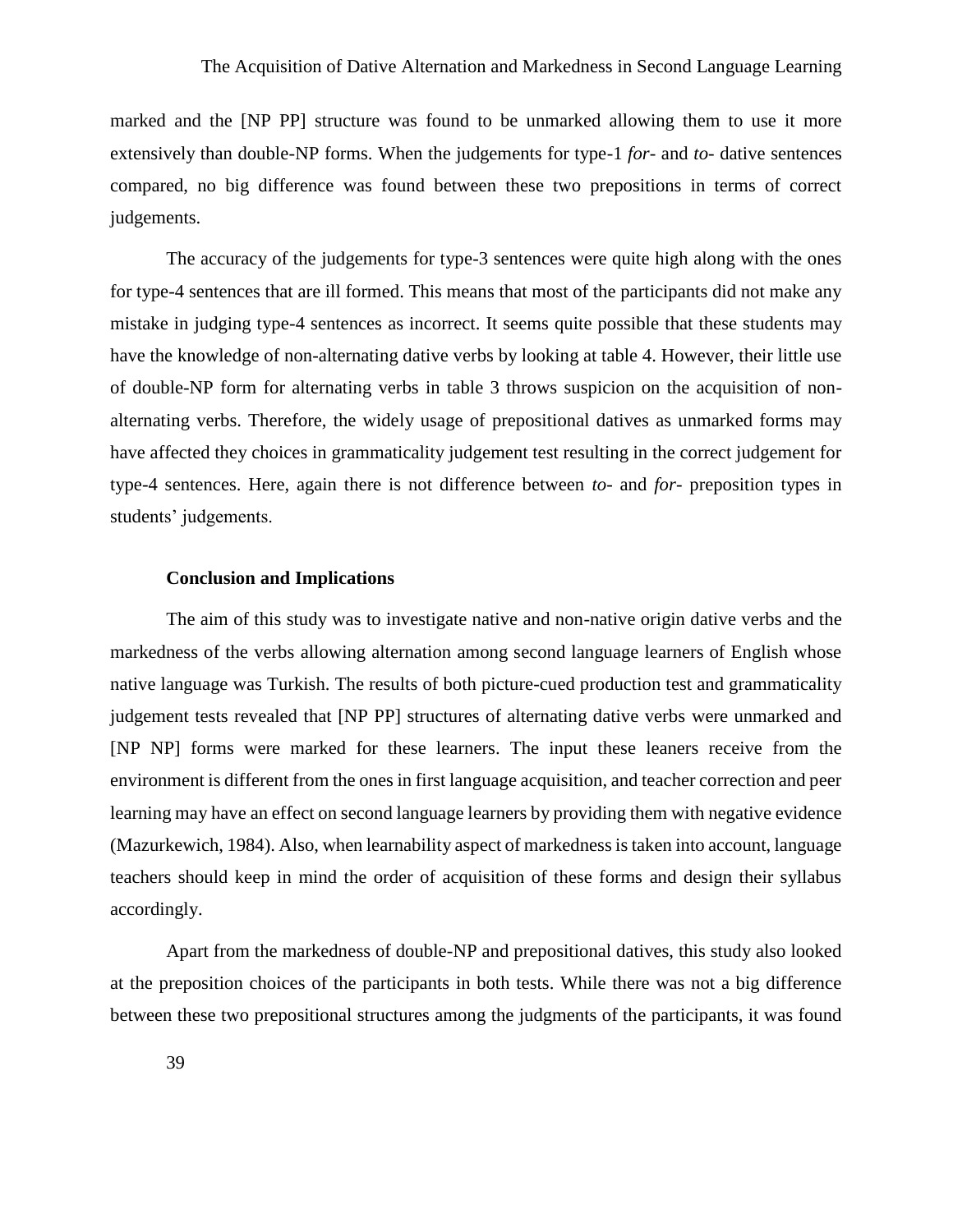that they have a tendency to use *to* instead of *for* in prepositional datives and most of their mistakes depended on this wrong preposition use in the production test. As previous research in the field suggest, the difference in the semantic notions of benefactiveness and goal can be taught to second language learners as they may have set an order for these two notions in their learning process. Furthermore, these two notions have difference in their markedness, benefactiveness being the marked one and goal as the unmarked. However, in order to decide upon this issue of markedness between two preposition further studies must be needed.

#### **References**

- Berk, L. M. (1999). *English syntax: From word to discourse*. New York: Oxford University Press.
- Callies, M. & Szeczesniak, K. (2008). Argument Realisation, information Status and Syntactic weight A learnercorpus study of the dative alternation. In M. Walter & P. Grommes (Eds.), *Fortgeschrittene Lernervarietäten Korpuslinguistik und Zweitsprachenerwerbsforschung* (pp. 165–187). Tübingen: Niemeyer.
- Chomsky. N. (1965). *Aspects of the Theory of Syntax.* Cambridge, Mass.: MIT Press
- Chomsky, N. (1980). Rules and representations. *Behavioral and brain sciences*, *3*(01), 1-15.
- Chomsky, N. (1981a). *Markedness and core grammar*. In Theory of Markedness in Generative Grammar, eds. A. Belletti. L. Brandi, and L. Rizzi. Pisa: Scuola Normale Superiore.
- Chomsky, N. (I98 I b). *Lectures on Government and Binding*. Dordrecht: Foris Publications.
- Chomsky, N. (1982). *Some concepts and consequences of the theory of government and binding* (Vol. 6). MIT press.
- Cook, V. J. (1976). A note on indirect objects. *Journal of Child Language*, *3*(03), 435-437.
- Davies, W. D. (1994). English Dative Alternation and Evidence for a Thematic Strategy in Adult SLA. *Issues in Applied Linguistics, 5.1,* 59-82.
- Felix, S. W. (1988). UG-generated knowledge in adult second language acquisition. In *Linguistic theory in second language acquisition* (pp. 277-294). Springer Netherlands.
- Fischer, S. D. (1972). *The acquisition of verb-particle and dative constructions* (Doctoral dissertation, Massachusetts Institute of Technology).
- Fischer, S. (1976). Child language as a predictor of language change. *Working Papers in Linguistics*, 8(1).
- Fotos, S. S. (1994). Integrating grammar instruction and communicative language use through grammar consciousnessraising tasks. *TESOL quarterly*, *28*(2), 323-351.
- Goldsmith, J. (1980). Meaning and mechanism in grammar. *Harvard studies in syntax and semantics*, 3, 423-449.
- Green, G. M. (1974). *Semantics and syntactic regularity.* Indiana University Press.
- Greenbaum, S. (Ed.). (1977). Acceptability in language (Vol. 17). *Walter de Gruyter* GmbH & Co KG.
- Gropen, J., Pinker, S., Hollander, M., Goldberg, R., & Wilson, R. (1989). The learnability and acquisition of the dative alternation in English. *Language*, 203-257.
- Inagaki, S. (1987). Japanese and Chinese learners' acquisition of the narrow range rules for the dative alternation in English. *Language Learning, 47,* 637–669.
- Le Compagnon, B. (1984). Interference and overgeneralization in second language learning: the acquisition of English dative verbs by native speakers of French*. Language Learning, 34,* 39-67.
- Levin, B. (1993). *English verb classes and alternations*. Chicago: University of Chicago Press.
- Mazurkewich, I., & White, L. (1984). The acquisition of the dative alternation: Unlearning overgeneralizations. *Cognition*, 16(3), 261-283.
- Oehrle, R. T. (1976). *The grammatical status of the dative alternation in English* (Doctoral dissertation, Doctoral dissertation, MIT).
- Roeper, T., Lapointe, S., Bing, J., & Tavakolian, S. (1981). A lexical approach to language acquisition. *Language acquisition and linguistic theory*, 35-58.